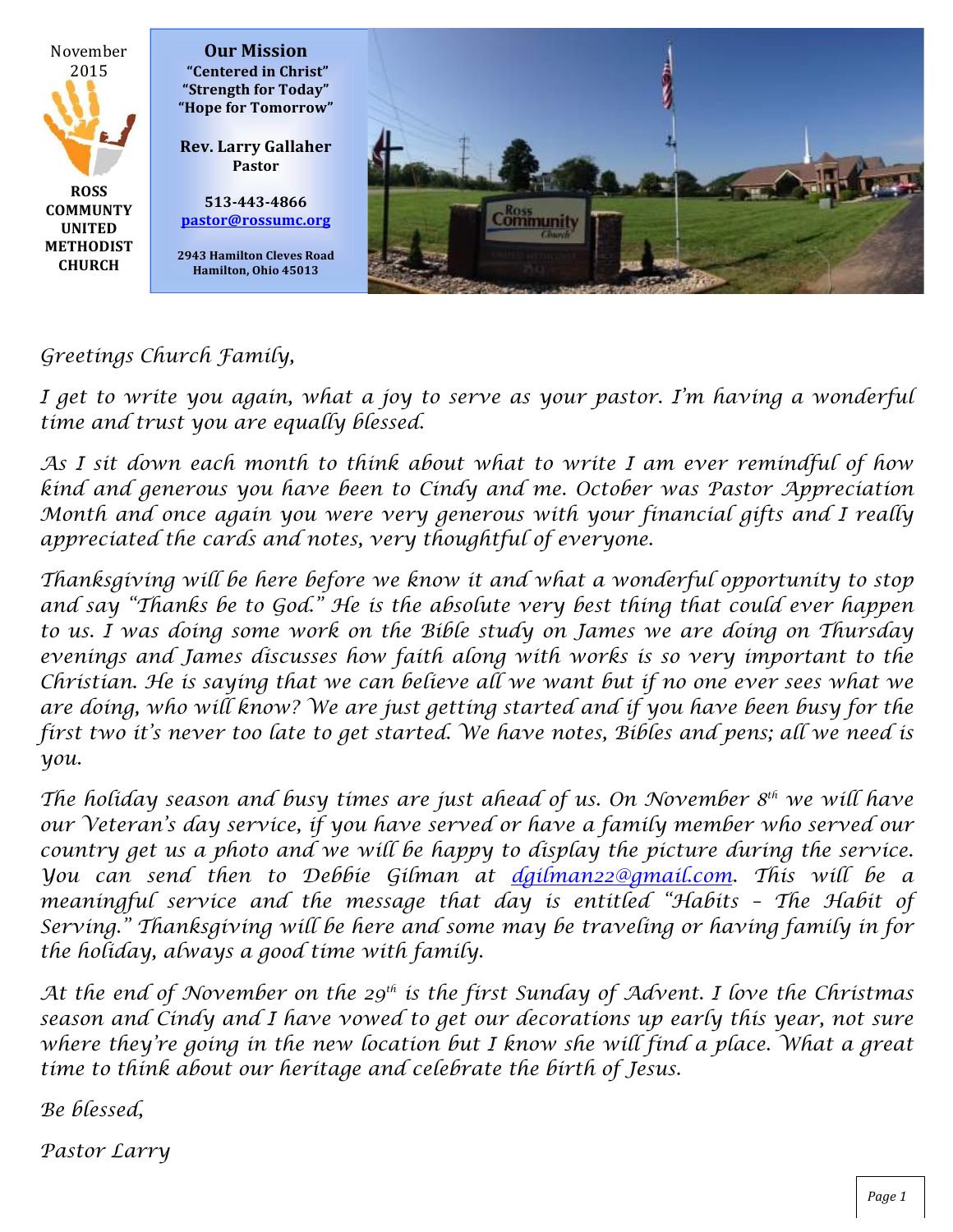**SUNDAY MORNING SCHEDULE**  $+$ 

**Sunday School**  $9:15 - 10:00$ *(For All Ages)*  $+$ **Fellowship**  $10:00 - 10:30$  $+$ **Church Service** 10:30 *(Children's Church 1st & 2nd Sunday's during summer)*

#### **"Prayer Shawl Ministry"**

**Please spread the word: ------**If anyone has a family member, friend, etc. that is gravely ill, please let me know in the Sunday service, or email me at www.carolfarmer90@yahoo. com. Also contact me for more information. This program is 100% voluntary. and the Church has not spent a penny. We can also use more volunteers. Have a great day in the Lord.

*Submitted by Carol Farmer*

# Information Page

### **CONTACTS**

| Pastor:                              |              |  |
|--------------------------------------|--------------|--|
| Rev. Larry Gallaher                  | 513-443-4866 |  |
| Lay Leader:                          |              |  |
| Jim Rechel                           | 513-521-5223 |  |
| Lay Leader:                          |              |  |
| Wes Flannery                         | 513-896-6124 |  |
| <b>Church Council</b>                |              |  |
| Phil Brown                           | 513-868-2338 |  |
| Trustees                             |              |  |
| Jim Lynch                            | 513-737-9998 |  |
| <b>Sunday School Superintendant:</b> |              |  |
| Sandy Hogeback                       | 812-593-2984 |  |
| <b>Music Director:</b>               |              |  |

**Pianist**: Lori Campbell 513-863-1421 **Cornett**: Karen Auffinger 513-738-5225 **Drums**: Chip Schoepf 513-738-8105 **Nursery Attendant**: *(Ages birth through four years)* Robin Montgomery 513-892-2295 **Prayer Chain**: Vicky Foster 513-738-3748 **Newsletter**: Phil Brown 513-868-2338

**Visit the Ross Community United Methodist Church web page at: http://www.rossumc.org/**



to rcumcnewsletter@gmail.com if *you would prefer to receive your issue of The Ross Community United Methodist Church Newsletter by e-mail.* 

*Thank You, Editor*

## **COMMUNION**



If you are **home bound** and would like to **receive communion** please contact the church office at  $(513)$  868-2923. Rev Larry Gallaher, Lay Leader Jim Rechel or Lay Leader Wes Flannery will return your call.

**MONTHLY MEETINGS**  $\ddagger$ **United Methodist Women Second Tuesday of the month** *@ 10:00 a.m.*  $\ddagger$ **Trustees - Nurture & Missions** *First Tuesday of the month @ 6:30 p.m.*  $\ddagger$ **Church Council**

**Second Monday of the month** *@ 7:00 p.m.*  $\ddag$ 

### **United Methodist Men** Last Saturday of the month *@ 8:00 a.m.*

### **ALTAR FLOWERS**



**We pray that you enjoy** the **beautiful flower bouquets on** the

**Church Altar on Sunday mornings.**

If you wish to have special flowers to **commemorate** or in **memory** of a special **occasion** or **person please contact Debbie**  Gilman @ 513-923-9457 at least two weeks prior to the date you wish the **special flowers to be** 

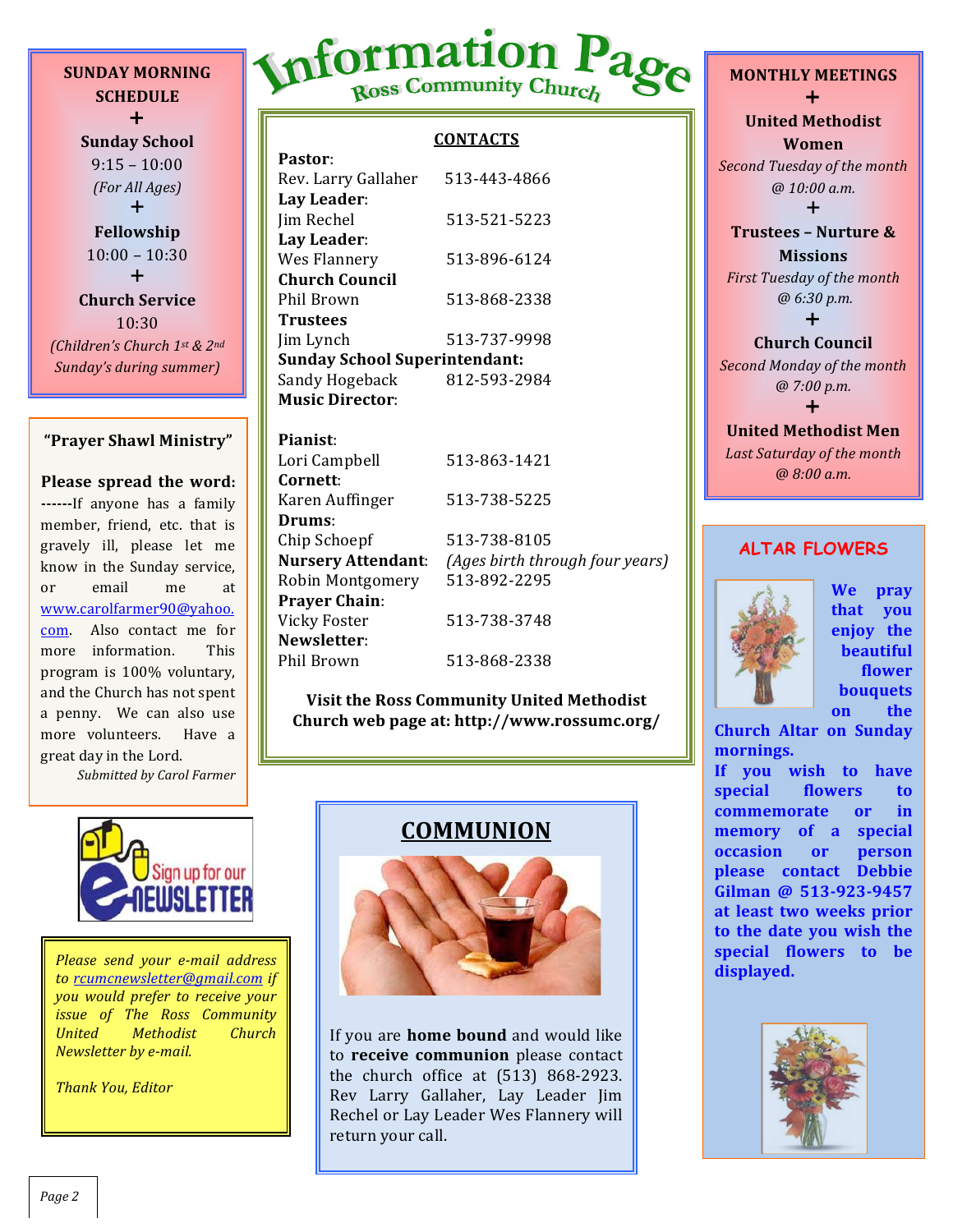

# **United Methodist Women**

### **Submitted by Judy Creasy**

The Christmas dinner will be "A Cookie Christmas" dinner on Tuesday evening, December  $8<sup>th</sup>$ . The whole church is invited to

attend the evening dinner and program. Linda Estep will be selling the tickets starting in the middle of November; adult tickets will be \$10.00 and \$5.00 for children. The dinner will be Millillo's Lasagna, salad, bread and home made Christmas cookies. Ross High School choir will be singing Christmas songs, led by Sterling Finkbine.

Please keep trying to help Carol Farmer by crocheting Prayer Shawls or by donating varn for the Shawls. Also remember to continue bringing your old eyeglasses to church. 

The next meeting will be on Monday, December  $7<sup>th</sup>$  in the church at 10:00AM to decorate for the Christmas dinner.



**music? We are blessed to have such a great group of musicians who are so very talented and willing to serve to provide us a wonderful worship atmosphere.**

**Each week they take time to practice to provide their very best and they really do deliver on Sunday. A big thanks to Greg, Todd, Karen, Lori and Chip for serving. You all are wonderful.** 6 Tom Bevington

### **CONTINUING PRAYERS**

Continuing prayers for the vision of Ross Community United Methodist Church; Our Church Family; our President, our nation and our military personnel; Pastor Larry and Cindy; Pastor Grant and Ann; Bev Papet; Gary & Larry Brown (brothers of Phil); Vicki Hilton; Steve Jacobs; Jake Phelps and

family; Jo and Randy Anderson & great grandson Tyson and family; Don and Annette Hegner; Earl Whirls; Prentice Family; Tim Zecher; Tari Halcomb; Melissa Schoepf; AJ Pittman and family; Denzil Burch and Dick and Jan Stewart and family.

*If you know of additions or deletions, please see or call Vicky Foster* @ 738-3748. Provide your e-mail address to Vicky for the e-Prayer Chain.



|            | Worship Leader  | Greeters / Ushers              |
|------------|-----------------|--------------------------------|
| <b>Nov</b> |                 |                                |
| 1          | Roger Creasy    | Bud & Judy Kottman             |
| 8          | Nancy Beckman   | Debbie Gillman & Sally Rechel  |
| 15         | Leroy Singleton | Wayne & Linda Estep            |
| 22         | Debbie Gilman   | Phil & Brenda Brown            |
| 29         | Tom Bevington   | <b>Butch &amp; Trey Foster</b> |
| <b>Dec</b> |                 |                                |
| 6          | Phil Brown      | Roger & Judy Creasy            |
| 13         | Tim Zecher      | Bill & Brenda Oliver           |
| 20         | Greg Conrad     | Jim & Sally Rechel             |
| 24         | Jim Rechel      | Phil & Brenda Brown            |
| 27         | Wes Flannery    | Bud & Judy Kottman             |
|            |                 |                                |





**Honoring All Who Served** 



- 14 Richard & Brenda Huber
- 18 Earl & Barb Winsted
- 23 Jim & Sally Rechel
- $25$   $\lim \&$  Lois Lynch
- Py Birthday



- 
- 7 Lynnette Rheinfrank
- 10 Frank Auffinger
- 11 Ann Montgomery
- 16 Dan Campbell
- 19 Wilma Spurlock
- 20 Austin Gleason
- 24 Randy Anderson
- 26 Judy Wilson
- 27 Tari Halcomb
- 27 Ashley Snow
- 27 Kara Broughton